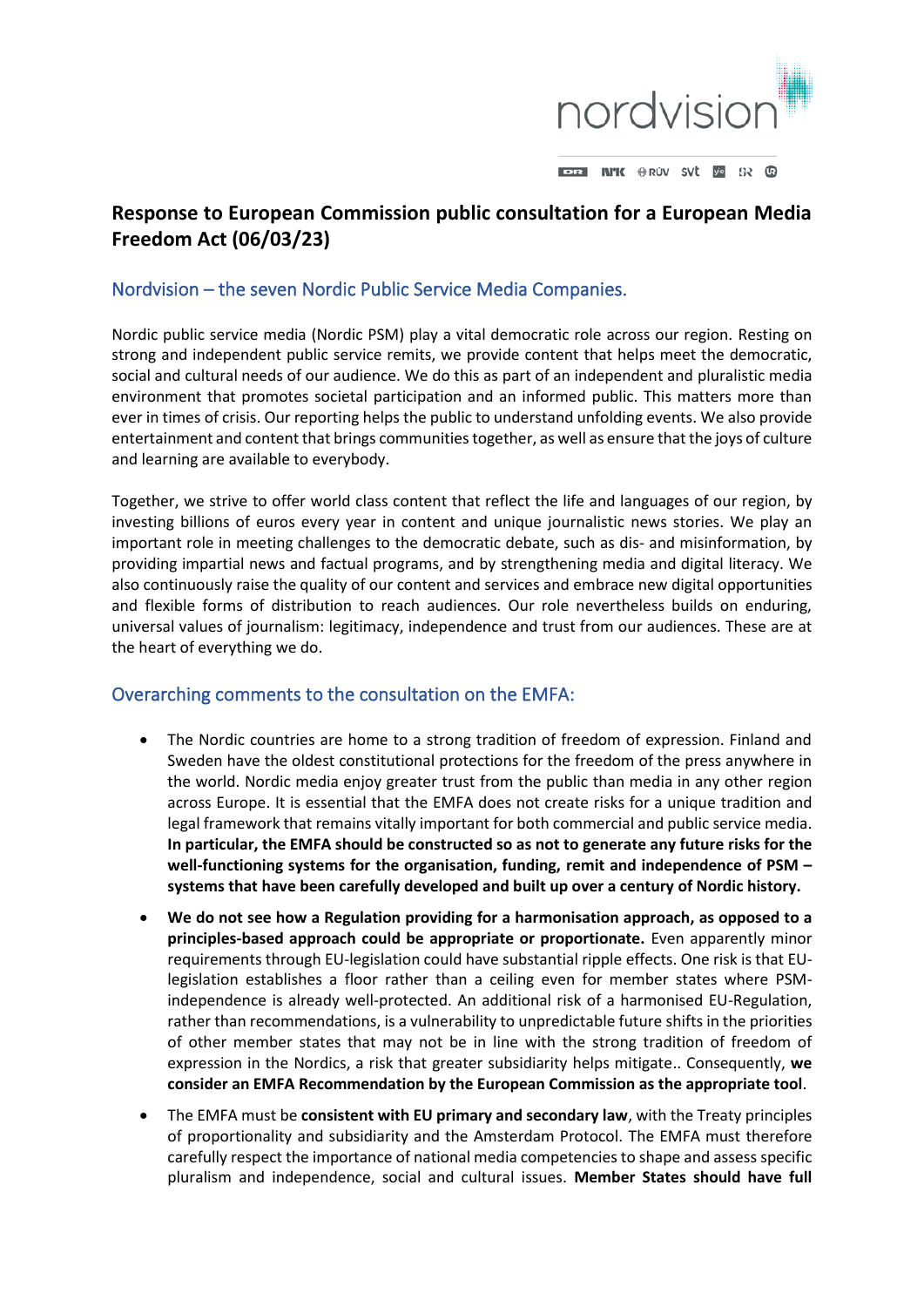

**discretion to safeguard the independence and pluralism of the media with due regard for the national context.** 

- The protection of media freedoms is heavily correlated to broader mechanisms for the protection of the rule of law – and the goals of the EMFA depend, therefore, not least on the extent to which the EU can ensure respect for rule of law in Europe. Without a genuine commitment to act against infringements in member states, efforts to promote media freedom and pluralism may be compromised.
- We urge the EU to set a high bar for global platforms to commit to fairness and to respect media freedom and media standards. The EMFA must **ensure that the brand and editorial integrity of media content is adequately protected online and** help secure access and findability of media services of general interest when operating on platforms.
- 1. Nordvision welcomes the opportunity to provide feedback on the EMFA. Media freedom and pluralism are core EU values enshrined in the European Charter on Fundamental Rights. Informed citizenship and the fundamental right to freedom of expression and information can only be guaranteed in any democratic society through media freedom and pluralism, supported by highquality, independent content. We welcome ambitions by the European Commission to further advance the situation for independence and pluralism of the media in Europe.
- 2. Strong and independent PSM, together with independent commercial media and press, guarantee diverse, pluralistic and quality content and information for European citizens. The crucial role of PSM in ensuring media pluralism as well as cultural and social functions is clearly outlined in the EU Treaty Protocol on the system of public broadcasting. In many cases, national frameworks governing PSM as well as other media, are designed to achieve such aims and function well.
- 3. The EMFA is an opportunity to outline recommendations on principles on transparency and independence that protect the media´s role in society against threats and interference, while at the same time fully respecting the subsidiarity principles and members states' discretion and competence to regulate media.
- 4. We therefore welcome that the EMFA will build upon the AVMS Directive (AVMSD). It allows for specific EU and national rules and schemes to serve public interest and promote pluralism. It also includes ensuring national governments and regulators can define media legislation tailored to fit the national context and cultural diversity.
- 5. The EMFA must ensure the importance of national media competencies to shape and assess specific media pluralism and independence, social and cultural issues. Member States should have full discretion to safeguard the independence and pluralism of the media with due regard for the national context. The EMFA should carefully describe where EU recommendations bring value, whilst promoting self- and co-regulatory initiatives or cooperation between national regulators where appropriate. We therefore do not see how a Regulation providing for a harmonisation approach as opposed to a principles-based approach could be appropriate or proportionate.
- 6. The EMFA must therefore be fully consistent with EU primary and secondary law, with the Treaty principles of proportionality and subsidiarity and the Amsterdam Protocol, which provides that the conferral, definition of the remit, organisation and funding of PSM is the competence of Member States. The EMFA must not weaken or undermine the equilibrium of the Amsterdam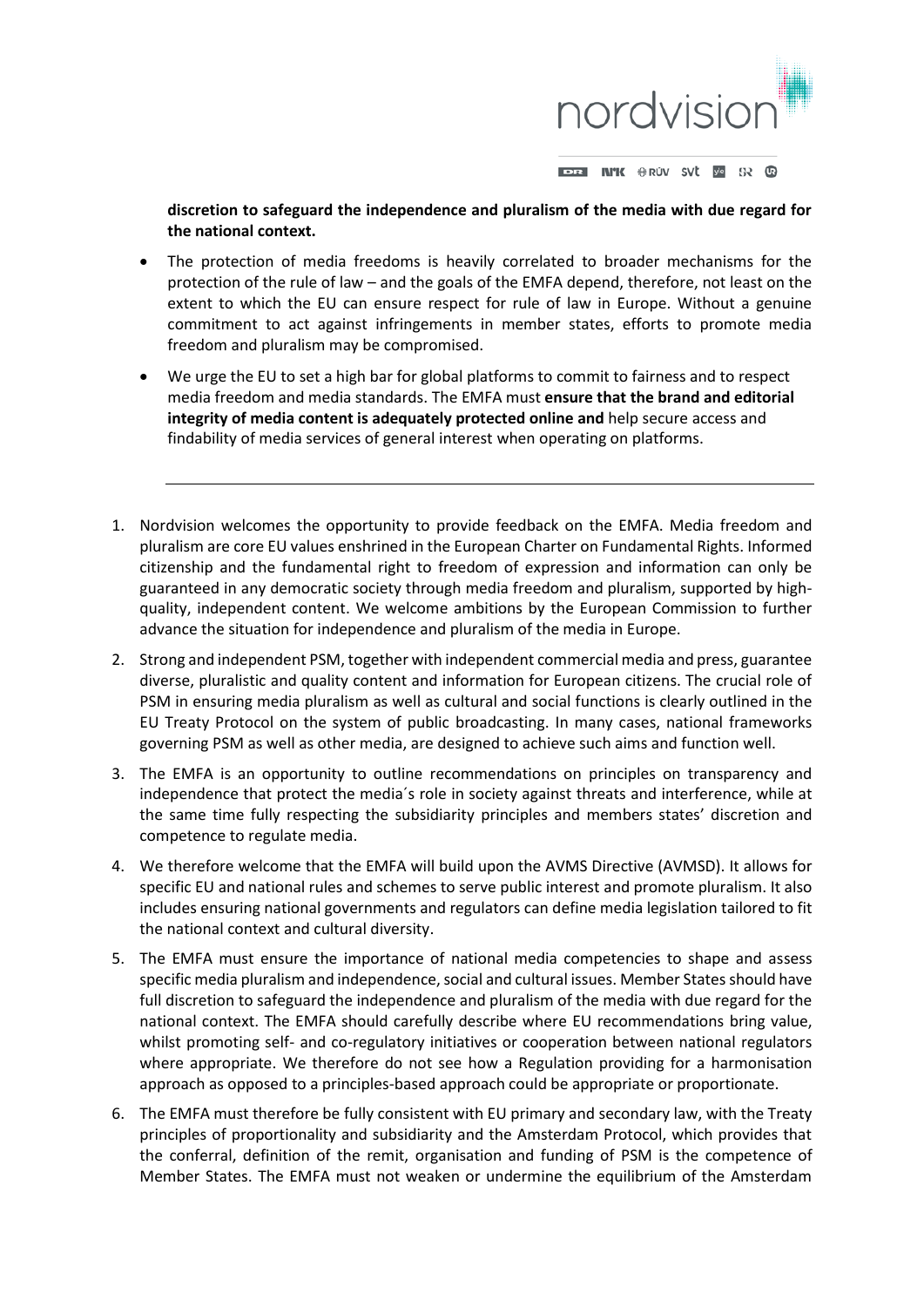

Protocol through the use of secondary EU law, nor unduly limit member states flexibility to tailor their national media laws based on their individual constitutional systems.

7. Threats to the independence and findability of media - whether via governmental interference, intimidation of journalists, lack of transparency in ownership structures and concentration, commercial pressure or abusive conduct blocking access to content - undermine the overall state of media freedom and pluralism in Europe.

### Below, we provide comments on specific sections of the Commission consultation.

#### **I. Safeguarding media independence and media pluralism**

- 8. Securing media independence and pluralism is reflected in national media laws across the EU as a cornerstone of democratic society. More coherence in media regulation may promote the internal market objectives but should never be at the expense of Member States' role to secure and promote media pluralism and cultural diversity.
- 9. National regulatory authorities (NRA) have an important role in regulating and ensuring media independence. To carry out this role effectively, NRAs must themselves be independent. Art. 30 AMVSD introduces an obligation for national regulatory authorities to be legally distinct from the government and functionally independent from governments and any other public or private body. Member states have the obligation to implement this new provision effectively.
- 10. We advocate for an approach developing **appropriate and proportionate national principles to safeguard (editorial) independence of all types of media** from government, political and economic actors. We also support Member States guaranteeing more generally media pluralism and freedom of expression, in accordance with the Treaties, the Charter of Fundamental Rights and AVMSD. There is no need to adapt systems of PSM governance that are already working well in ensuring PSM independence.
- 11. We are mindful of global online platforms' significant and growing influence for access to media content and information. By determining who sees what and when (based on algorithms, recommendation systems, community standards and terms and conditions) they impose private choices and decision on content for audiences, going beyond applicable national legislations. Currently, platforms moderate, remove or limit access to editorial content and services solely based on their own terms and conditions. Without adequate safeguards, this will have major implications for freedom of expression, media freedom and pluralism, as well as for the ability of citizens to easily find and access media content.
- 12. We urge the EU in particular to set a high bar for global platforms to commit to fairness and to respect media freedom and media standards. In the absence of any rules or oversight, it undermines respect for media rules in Europe and directly affects trust from audiences and viability in media online. Failure by platforms to properly attribute the identity (logos or trademarks) from media appearing on platforms also prevents citizens from understanding where content and services come from. If the proposed Digital Services Act/Digital Markets Act do not provide adequate safeguards in these fields, the EMFA must ensure that the identity and integrity of European media is adequately protected online, and help secure access and findability of media services of general interest for European citizens.